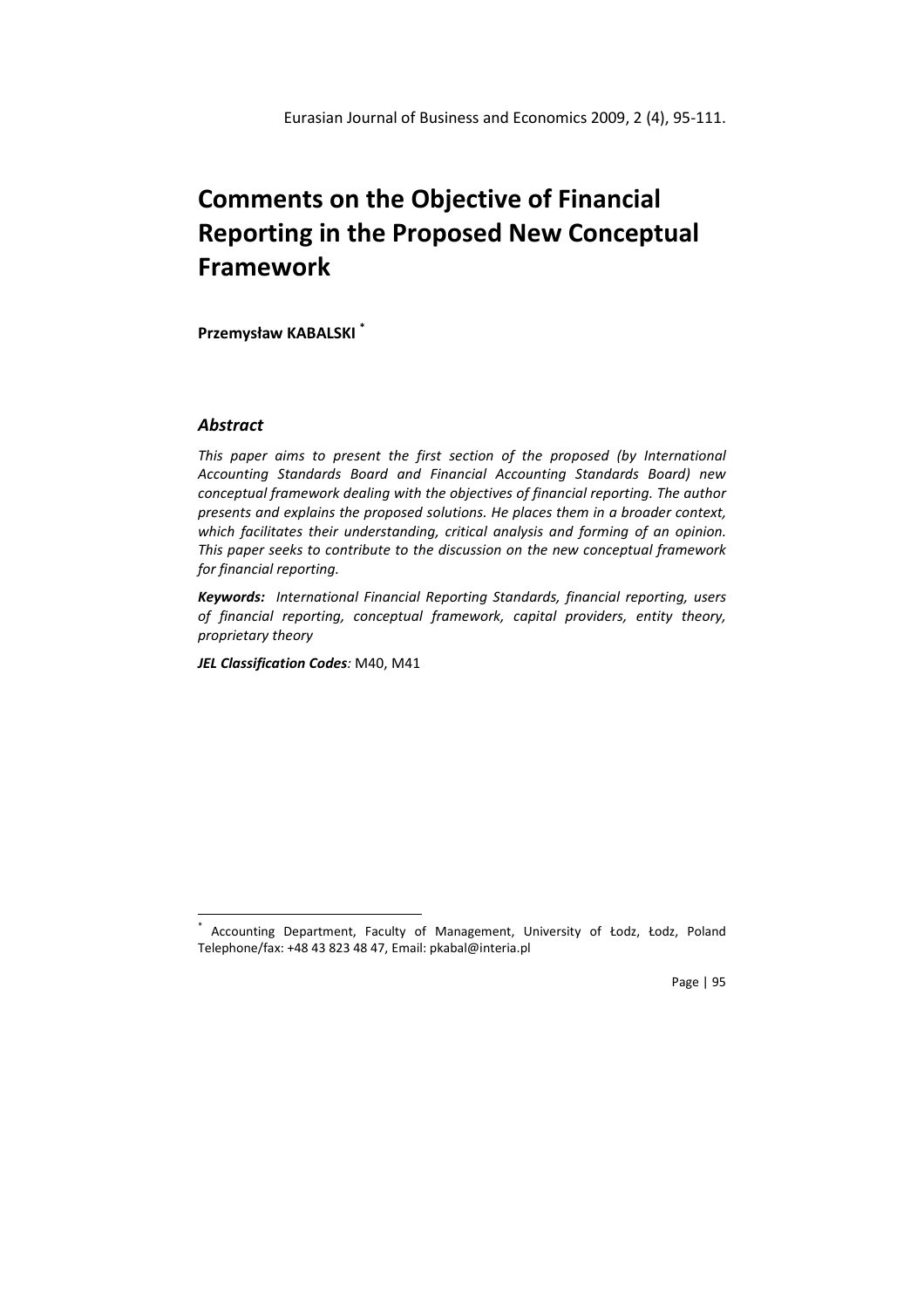## Introduction

The International Accounting Standards Board (IASB) and the Financial Accounting Standards Board (FASB) are conducting a joint conceptual framework project, which is a major undertaking aimed at developing an improved common conceptual framework for financial reporting. In July 2006, the IASB and the FASB published a discussion paper entitled Preliminary Views on an Improved Conceptual Framework for Financial Reporting: Objective of Financial Reporting and Qualitative Characteristics of Decision-Useful Financial Reporting Information. This document was the first of a series of publications prepared jointly by the two boards as part of a joint conceptual framework project (subsequent sections of the project address or will address: definition of financial statement elements, their recognition and de-recognition, initial and subsequent measurement of the elements of financial statements, and the concept of a reporting entity). 179 comments were received in response to the discussion paper. On 29th May 2008 the IASB and the FASB issued an exposure draft entitled Conceptual Framework for Financial Reporting: The Objective of Financial Reporting and Qualitative Characteristics and Constraints of Decision-Useful Financial Reporting Information. The comment period ended on 29th September 2008.

This paper aims to present the first section of the proposed new conceptual framework dealing with the objectives of financial reporting<sup>1</sup>. The author presents and explains the proposed solutions without any attempt at their evaluation either from the theoretical or practical viewpoint. Instead, they are placed in a broader context, which, in the author's opinion, facilitates their understanding, critical analysis and forming of an opinion<sup>2</sup>. The author also formulates questions and voices concerns which, doubtless, have been and will be raised regarding the proposed solutions, without however providing any answers or venturing any  $\sigma$ pinions<sup>3</sup>. This paper seeks to contribute to the discussion on the new conceptual framework for financial reporting and, as such, does not attempt to provide an exhaustive description of all the solutions adopted in the project or identify all potential problem areas.

Issues addressed in the preface to the draft, such as reasons for undertaking work to develop an improved converged conceptual framework, the agreed method of

<sup>3</sup> There are two reasons for adopting this approach. First, such was the author's original conception; and second (and more importantly), the author is aware of the limitations of his knowledge and experience, which dictate caution in formulating definitive answers to fundamental questions in such complex matters.



Page | 96 EJBE 2009, 2 (4)

<sup>1</sup> Naturally, we are not the first (in Poland) to present changes to the conceptual framework for financial reporting. The new framework was discussed, inter alia, in a presentation by A. Jaruga (2007).

<sup>2</sup> The term "critical" as used in this paper means based on careful analysis rather than implying a negative perspective.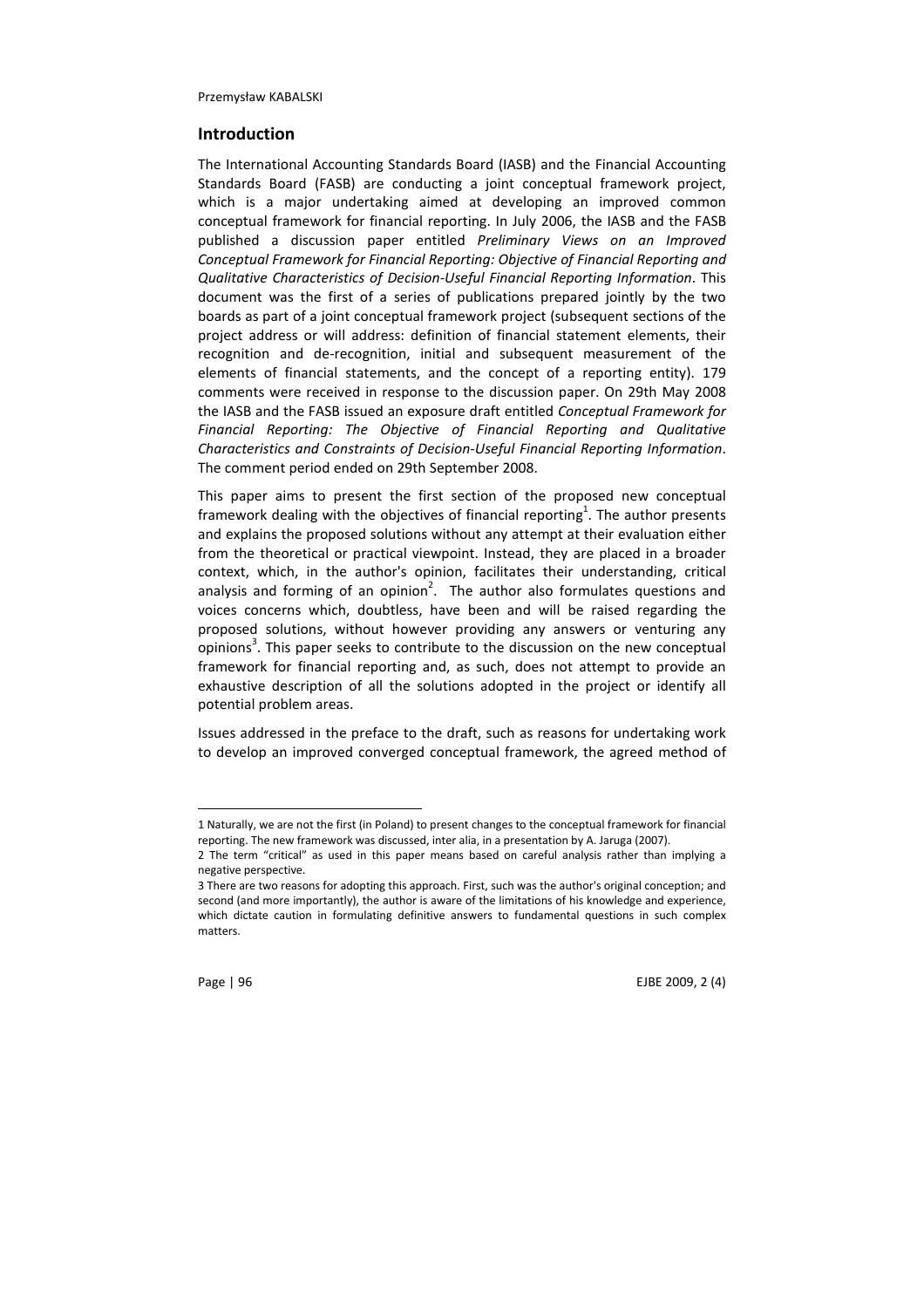Comments on the Objective of Financial Reporting in the Proposed New Conceptual ...

preparing and introducing amendments, and discussion on the status of the new framework, however interesting, do not come within the scope of this paper.

# 2. The objective of financial reporting in the proposed new conceptual framework

It is expressly stated in the summary and preface to the new framework that the conceptual framework constitutes an internally consistent system of concepts directly relating to the objective of financial reporting. The financial reporting objective exists to provide a foundation for the framework – all the statements contained in the framework have to relate to it, i.e. have to follow from it logically and support its fulfilment. The objective of financial reporting has also been defined in the preface to the existing IASB Framework, but with less emphasis on its being the foundation of the conceptual basis of financial reporting. It is important to note that inclusion of the objective of accounting in accounting theory (the conceptual framework does constitute accounting theory) is a basic feature characteristic of normative accounting theories (see Szychta, 1996, pp. 77 and 218- 224). In this approach to accounting theory, accounting standards are instrumentally subordinated to the objective (or objectives) of accounting. It should be emphasized that the existing FASB and IASB frameworks have always had such a character, but it was not explicitly articulated.

Recognition of the normative character of accounting theory in the new conceptual framework is crucial for a proper understanding (and critical appraisal) of the general and specific provisions of IAS/IFRS. In questioning the validity of specific solutions (approaches, models etc.) prescribed in international accounting standards (e.g. fair value valuation or ex ante reporting), we are de facto questioning the validity of the objective of accounting as defined in the conceptual framework. Criticizing approaches, solutions or models alone seems irrelevant, as they only constitute means (unless the adopted means are insufficiently, or not at all, conformable to the objective).

In the new conceptual framework, the objective of general purpose financial reporting is to provide information that is useful for present and potential equity investors, lenders and other creditors in making decisions in their capacity as capital providers. Thus, primary users of financial reporting information are capital providers. At the same time, information that is useful to capital providers can be useful to other users (those who do not have vested interests in the entity). It should be added that the objective of financial reporting as formulated in the draft framework (and, hence, the whole of the framework) is applicable to business entities in the private sector.

Thus formulated by the IASB and the FASB, the objective of financial reporting is the consequence of their mandate to support efficient functioning of economies

EJBE 2009, 2 (4) Page 1 97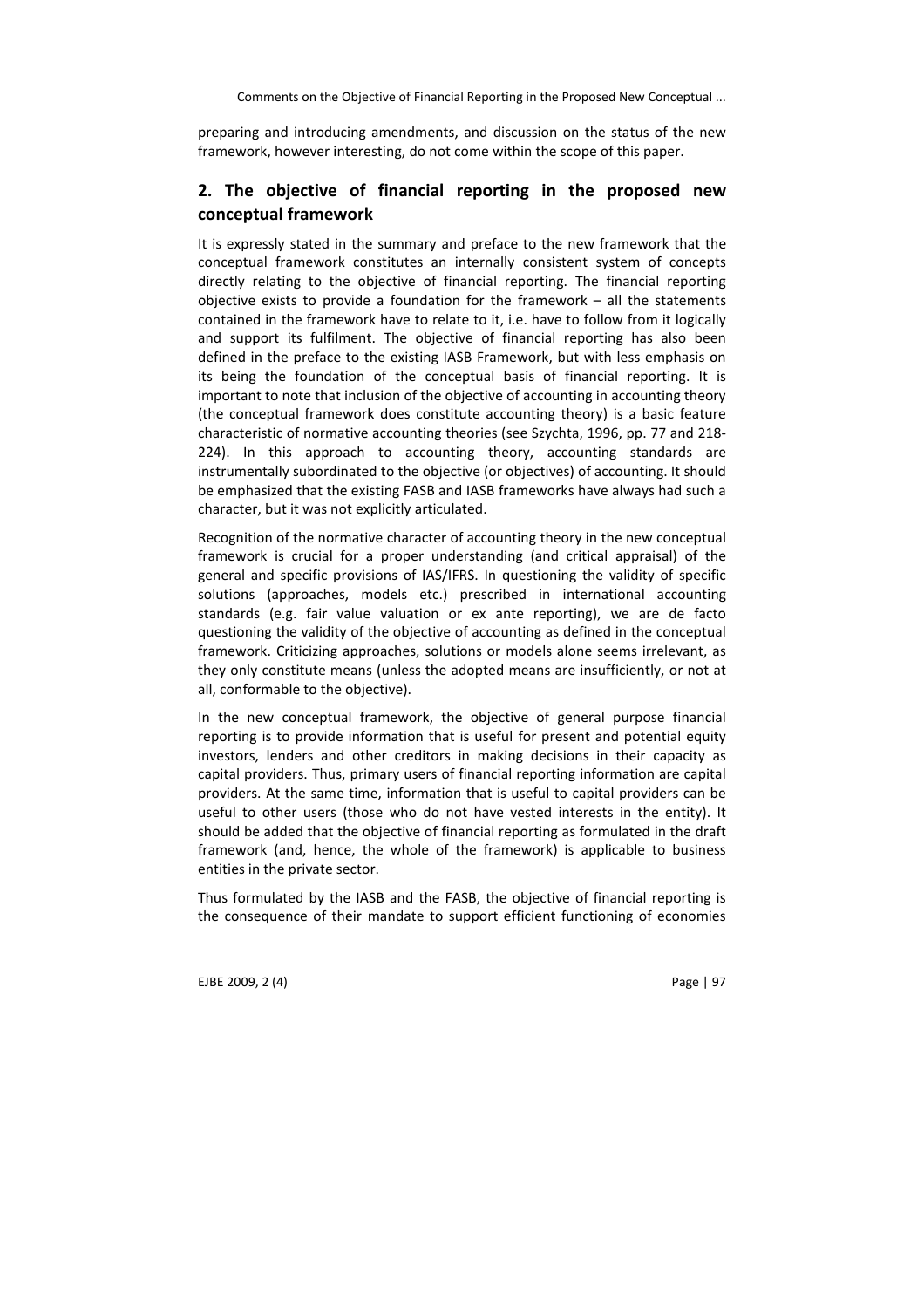and efficient allocation of resources in capital markets through developing highquality standards of financial reporting.

Under the proposed conceptual framework, general purpose financial reporting is oriented to the needs of a broad range of users rather than to the needs of one specific group of users. Decision usefulness, as the principal objective, reflects the intention to meet the needs of those users who are not able to obtain information about the entity that is sufficient for their decision making, and therefore have to rely on information provided in financial statements. Although it has not been explicitly articulated in the documents issued by the IASB and the FASB, the purpose of the joint project is to eliminate the problem of so-called information asymmetry. Managers of companies have better access to inside information than do external providers of capital. Unequal access to information is one of the causes of market inefficiency, which in extreme cases can result in its collapse<sup>4</sup>.

In the case of large entities, the problem of information asymmetry is worsened by the fact that it is inherent in the relationship described by the so-called agency theory. This is a relationship between two actors: the agent and the principal. The agent is hired by the principal to act on his behalf for a specified remuneration. He is not, however, an inert, programmable machine, but has a utility function which determines his actions. The agent's decisions are not always (though from the principal's point of view they should be) consistent with the principal's interest. In the case of a company, the management is the agent, and the owner is the principal. Information asymmetry would further strengthen the agent's tendency towards suboptimal action – seeking maximization of his own short-term benefits at the expense of the owner's long-term interests. Also, it would make it difficult for the principal to evaluate the agent's performance (i.e. to what extent his decisions were guided by the principal's interest). In other words, the management could try to convince the owners that things were fine, that nothing more could be done etc., and the owners, viewing the business from the outside, would not be able to verify such claims. Accounting information can thus contribute to restoring balance in market relations (at least to some degree).

With regard to eliminating or reducing information asymmetry at the business entity level, it is necessary to provide outside stakeholders with information about the entity's performance. However, it is not enough to provide "some kind of information". As the management, on account of their being inside the company, has practically unlimited access to all information about the results, directions and prospects of its activity, information asymmetry will only be eliminated when external users can see the entity through the management's eyes $5$ . Therefore,

 $\overline{a}$ 

Page | 98 EJBE 2009, 2 (4)

<sup>4</sup> A paper famous among economists illustrates this phenomenon with the used car market as an example (see Hendriksen, van Breda, 2002, p.224).

<sup>5</sup> The American Accounting Association stated in one of its reports issued in the 1990s that financial information users are oriented to the future, whereas financial reporting in the present form is focused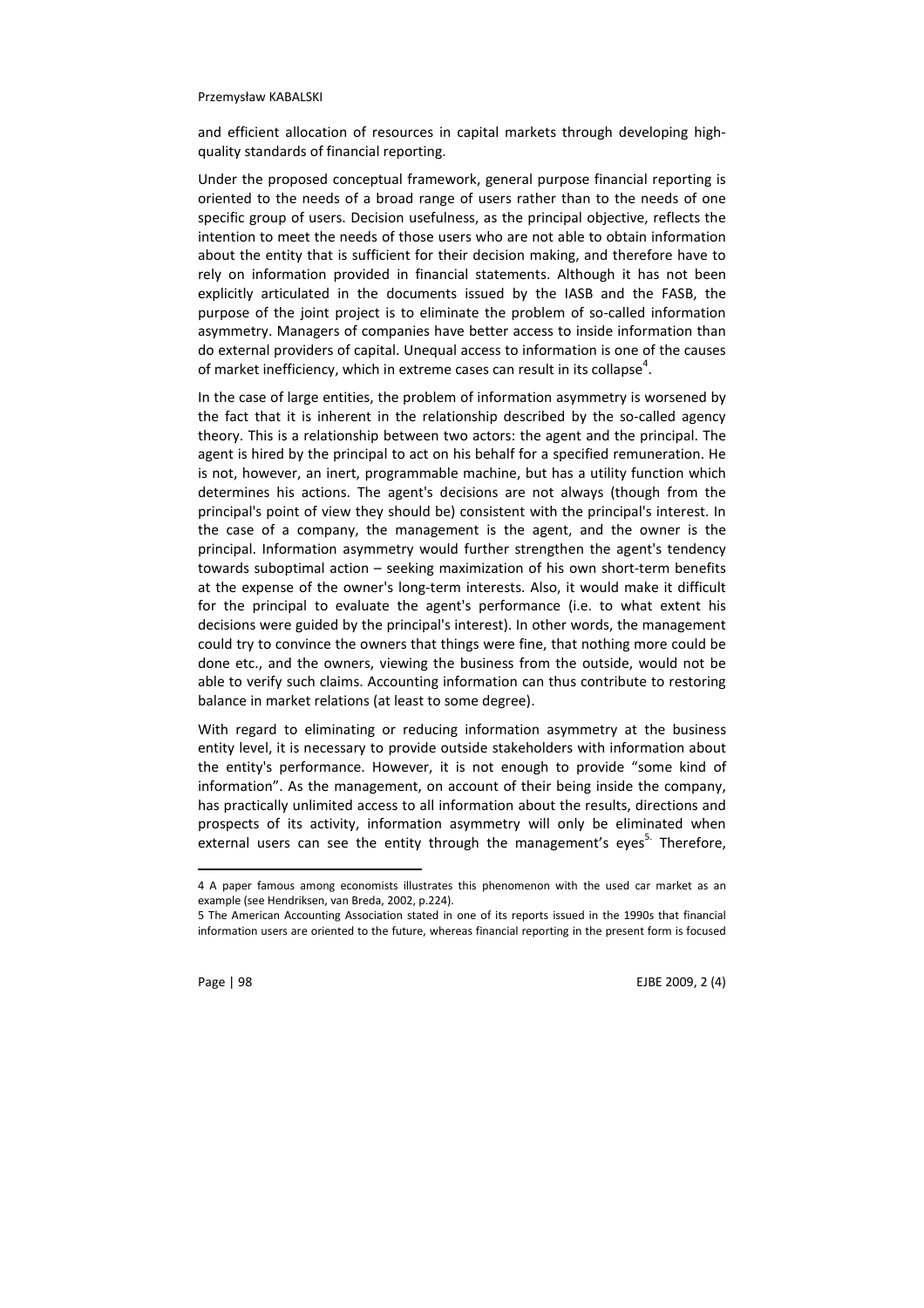information communicated to external users should be similar in character (scope, timing, forms) to the information generated by management accounting $^6$ . It follows logically, then, that there should be convergence between financial accounting and management accounting (which has often been postulated by I. Sobanska in her recent publications [e.g. 2007])<sup>7</sup>.

It should also be noted that the objective as defined in the proposed new conceptual framework relates to financial reporting, which comprises financial statements (its core), but is not limited to them. Such a broad approach to the mode of communicating financial information offers more scope for fulfilment of the IASB and FASB joint project goals. In a document attached to the framework, entitled Basis for Conclusions, which summarises the discussions and arguments leading to the final decision, it was stated among other things that future discussions about the boundaries of financial reporting should address such issues as inclusion of ex ante information and forecasts in financial reporting, and the way in which financial statements are prepared and presented. It affords new scope for discussion about the character of financial reporting. On the one hand, it may raise concerns, especially among conservatives, about what the standard setters might be thinking of next. On the other hand, taking a narrow view of financial accounting would seem to be highly inappropriate in today's world, where "nothing is as it was yesterday". This is especially true if accounting still aspires to be a socially useful discipline.

# 3. Users of financial reporting information in the new conceptual framework

According to the new framework, general purpose financial reporting information is intended to serve the needs of all capital providers, i.e. all stakeholders, not just one particular group (e.g. shareholders). It is pointed out that, from this approach, financial reporting is viewed from the entity perspective. Under the entity theory, a business or other organisation has an identity distinct from its owners, so it has a separate accountability of its own (see Hendricksen, van Breda, 2002, p.761). Economic resources brought into the business entity are the entity's resources, not the property of those who brought them in. Capital providers can only have claims to the entity's economic resources. The character of the claims differs between

EJBE 2009, 2 (4) Page | 99

-

on the past. Although historical information is an indication of future performance, users need more future-oriented information. Many users want to see the company through its managers' eyes in order to understand their vision and expectations about the company's future.

<sup>6</sup> Quite obviously, external users, such as owners for example, will not need information that is necessary in the daily management of a company, but strategic information will be as important to them as to managers.

<sup>7</sup> Convergence of these two areas of accounting means here the use of management accounting methods in the process of preparing information for financial reporting purposes.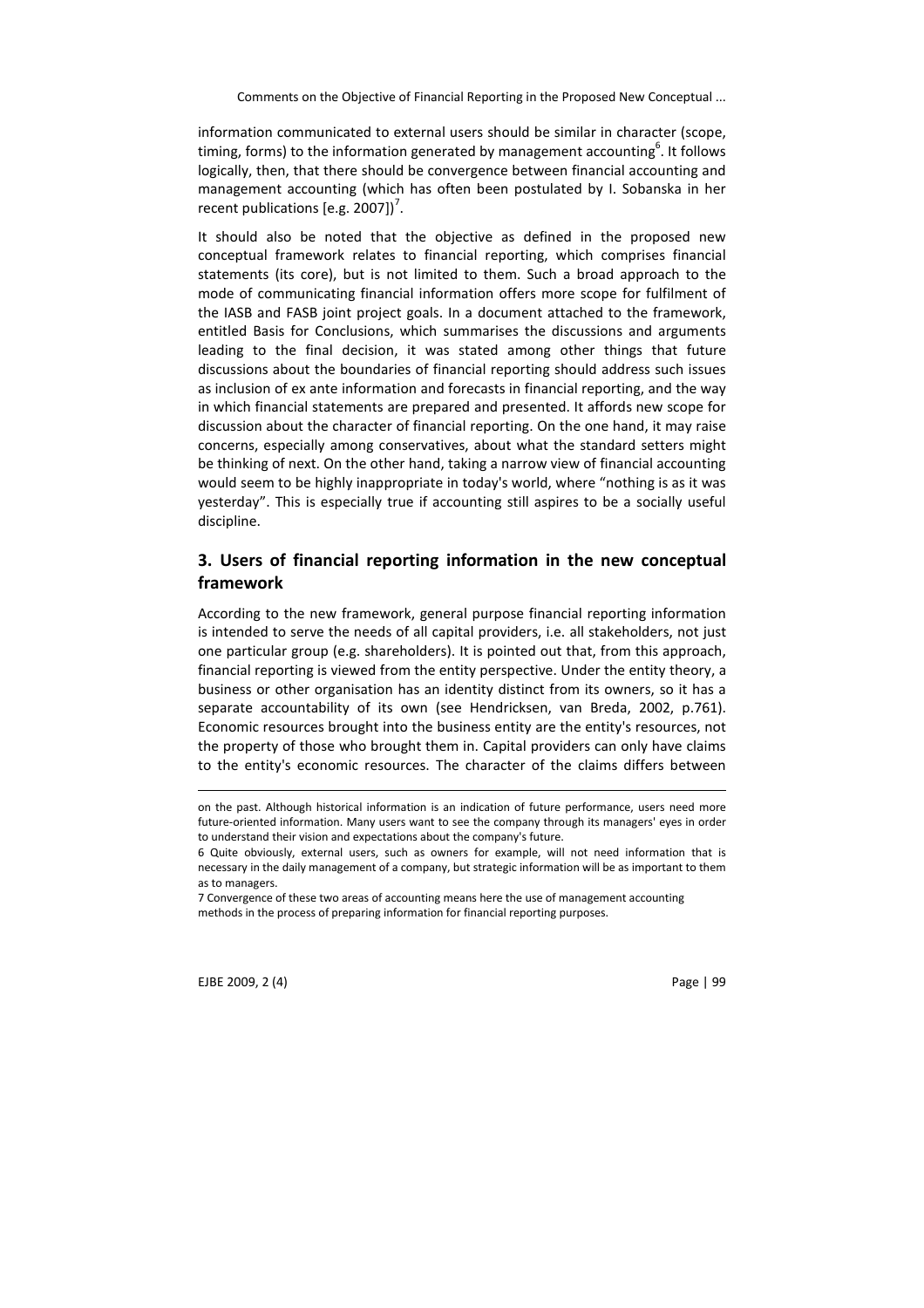different types of capital provider (e.g. the legal standing of shareholders is different from that of creditors), but these differences do not affect the way in which the business entity is viewed. Under the entity theory, financial reporting communicates information about financial resources and about capital providers' claims to those resources (with no special reference to any particular class of capital provider). Figure 1 presents the entity theory using the terminology adopted in the new conceptual framework project.



Assets = Claims to assets

# Figure 1: Financial reporting under the entity theory in the new conceptual framework project

#### Source: author's elaboration

In the Basis for Conclusions appended to the published draft, it was noted, for comparison's sake, that a different view is taken by the proprietary theory, in which the financial aspects of a business are not accounted for separately from its owner(s) $^{8}$ . Assets brought in by the owners are still their property. They are not considered as the entity's assets because it does not have a separate identity of its own. Consequently, lenders and other creditors supply economic resources to the business entity's proprietor, not to the entity itself. Therefore the claims of lenders and other creditors reduce the owners' equity in the resources associated with the reporting entity. The accounting equation in the proprietary theory is:

#### Assets (of the owners) – liabilities (of the owners) = Owners' equity (in the entity)

Under the proprietary theory, financial reporting reflects the assets of the owners, the liabilities of the owners and the net residual owners' equity in the reporting entity. In this approach, the owner of a business entity is the focus of interest.

The bodies developing the new conceptual framework have decided that the proprietary theory does not reflect the character of the majority of today's business enterprises constituting reporting entities under IAS/IFRS. They are mostly

 $\overline{a}$ 

Page | 100 EJBE 2009, 2 (4)

<sup>8</sup> The entity and proprietary theories are two of the three ontological orientations of accounting. Ontology is the philosophical study of the nature of being, existence or reality in general, as well as of the basic categories of being and their relations. With reference to accounting, the starting point of the ontological orientation is defining the object on which the accounting system is circumscribed (see Nowak, 1998, pp. 60-61), i.e. finding answers to the question: what is the object of financial reporting and what is its identity? The third of the ontological conceptions of accounting is the funds theory.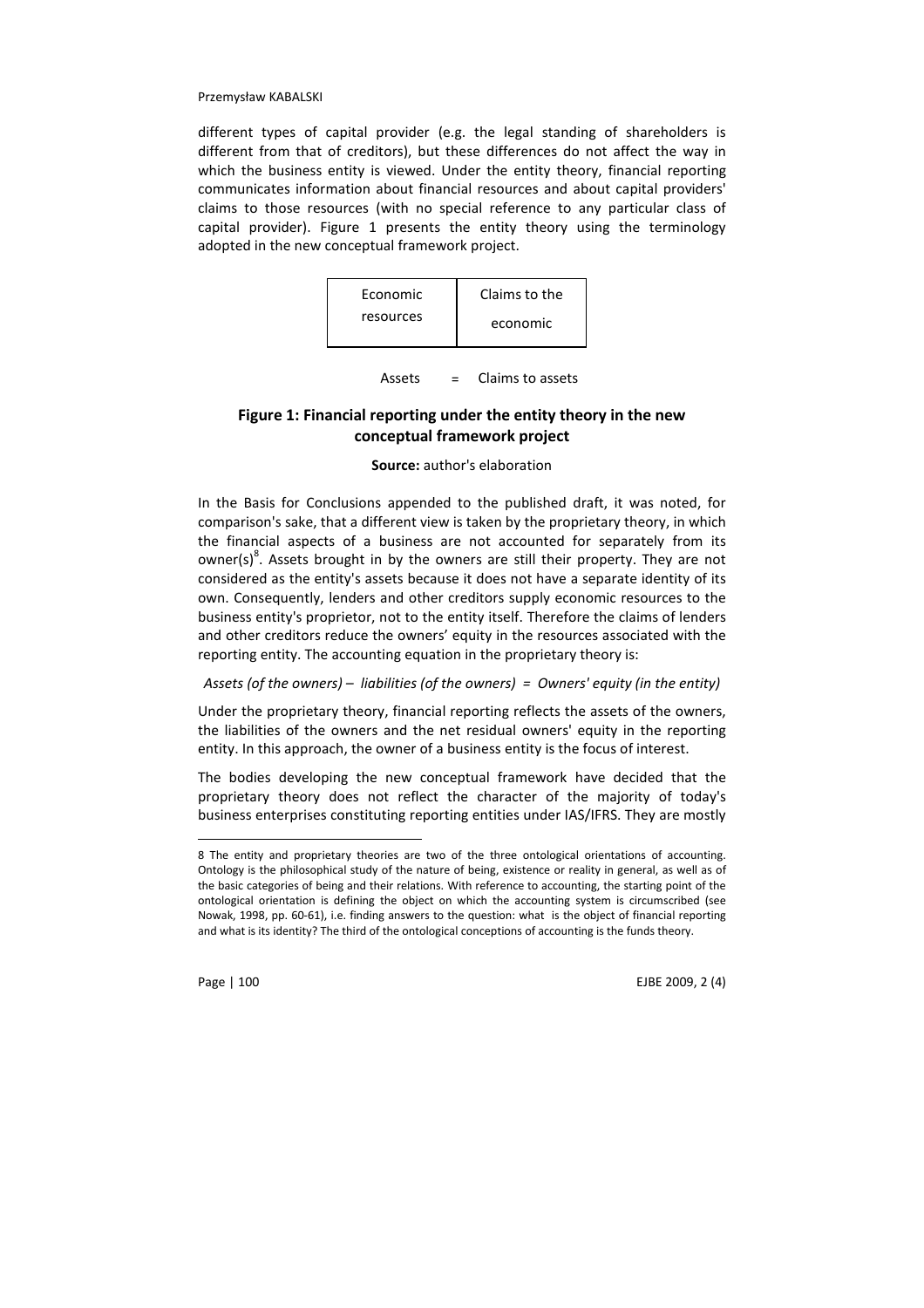Comments on the Objective of Financial Reporting in the Proposed New Conceptual ...

large companies with substance of their own and many different capital providers with limited liability, and they are managed by employed professionals rather than by the owners.

Adoption of one of these two perspectives (entity or proprietary) determines which of the groups of financial information users are regarded as its primary users. In the proprietary theory, attention is focused on shareholders, while in the entity theory all providers of capital (both equity capital and borrowed capital) are considered as being primary users of reporting information. It should be noted that it remains an open question whether adoption of the entity perspective will have any implications for other conceptual aspects or for the particular reporting standards. Some members of the IASB and the FASB are of the opinion that a logical consequence of adopting the entity perspective will be the elimination of alternative solutions regarding elements of financial statements and definition of financial reporting boundaries. Others argue that the entity theory is only useful for proper definition of the main users of financial reporting and does not affect other areas of the new conceptual framework. The IASB and the FASB have decided, temporarily, to suspend deliberation of the possible impact of adoption of the entity theory on the subsequent phases of the project, and to postpone decisions in this respect until discussions have begun during these phases.

An interesting issue to be resolved is whether the entity theory leads to the adoption of other measurement bases than under the proprietary theory. Opinions of accounting theorists vary widely on this issue. Some argue that adoption of a particular theory implies adoption of a specific measurement basis – that the current cost basis of measurement is appropriate for the proprietary theory, while historical cost accounting is more consistent with the entity theory. Others believe that adoption of one of these perspectives (entity or proprietary) does not necessarily have implications for choosing the measurement basis (Hendricksen, van Breda, 2002, p.762).

With regard to the definition of financial reporting users in the conceptual framework project, they are defined as those people who provide capital to an entity in exchange for claims to its assets. On account of those claims they are in the most immediate and critical need of financial information about business entity resources. Capital providers are:

- a) equity investors,
- b) lenders,
- c) other creditors.

All these groups have common information needs. The first two groups need no explaining. The third group comprises other creditors, such as employees whose remuneration payment is deferred (sometimes for many years), suppliers providing goods on credit, or buyers making prepayments for goods or services to be

EJBE 2009, 2 (4) Page | 101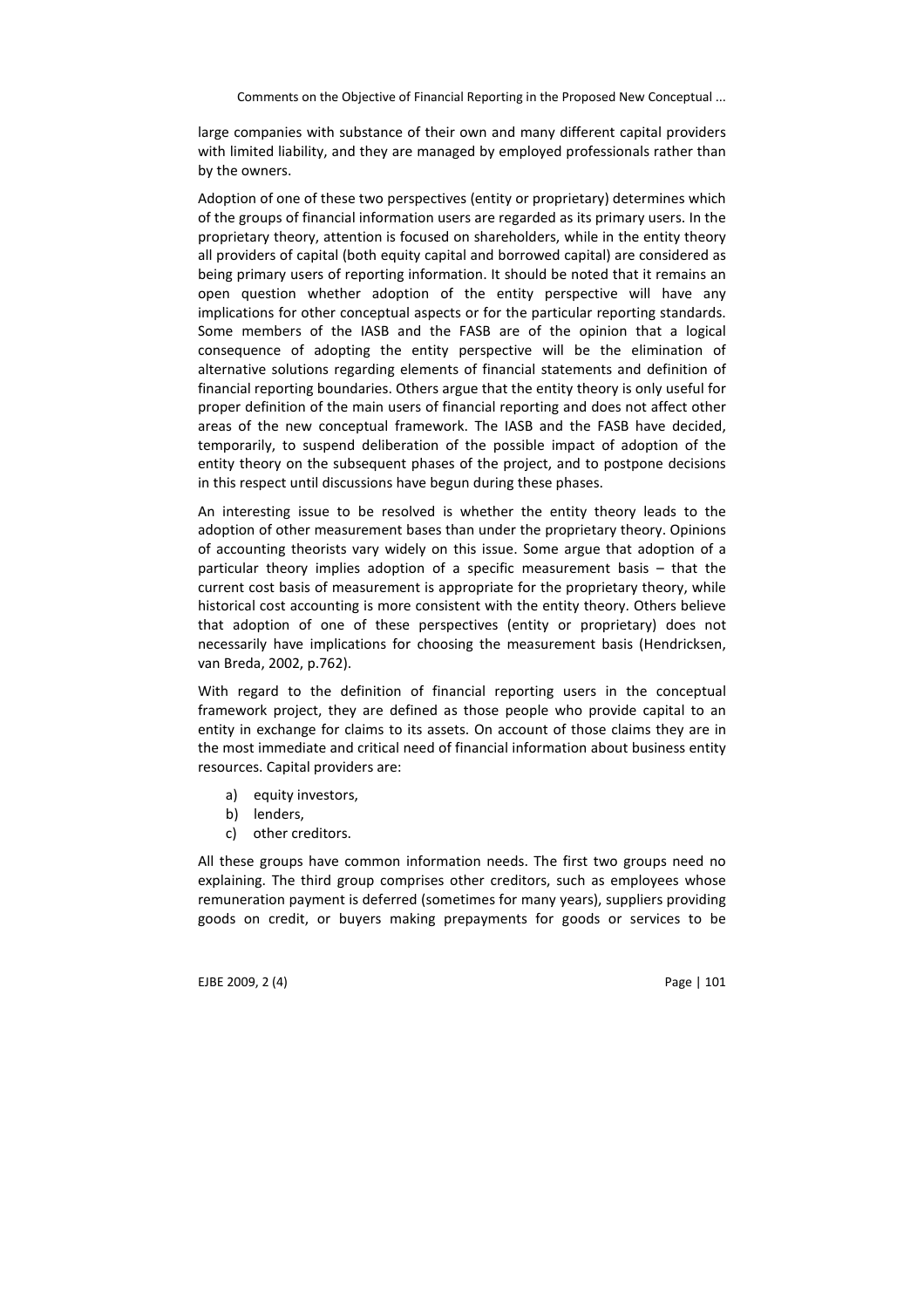supplied in the future. If employees, suppliers, buyers and other financial information users provide capital in the form of credit, they can be regarded as capital providers. To sum up, it should be emphasized that, in the new conceptual framework, the main group of financial reporting information users are present and potential equity investors, lenders and other creditors, regardless of the way in which they have obtained or will acquire their interests (claims to the entity's assets). The main user groups are referred to in the new framework project as capital providers or claimants. In the framework, managers are not considered to be primary addressees of financial reporting. They do need financial information about the entity, but they do not act as capital providers, and neither do suppliers, buyers, employees, government and its agencies, the public and other user groups that are not acting in the capacity of capital providers. Nevertheless, information that meets the needs of capital providers may also be useful for the groups listed above.

The existing IASB framework provides that the users of financial statements include not only investors, lenders and other creditors but also employees, suppliers, customers, governments and their agencies and the public. In a way, investors are given priority as "providers of risk capital to the entity". It is stated in the framework that the provision of financial statements that meet their needs will also meet most of the needs of other users. Thus, the project introduces an essential change. First, capital providers are named as primary users of financial reporting information. Their need for information about the entity is direct and immediate. Other groups that have a stake in the entity but are not capital providers can also use reporting information. What is more, the information may be equally useful for them as for capital providers. Second, none of the groups of capital providers is given priority, not even verbally – this also refers to those who invest equity capital (equal treatment of equity investors and lenders is consistent with the view that entity theory underlies financial reporting in the new conceptual framework).

The approach adopted in the draft is certain to raise a number of questions. The main object of criticism may be the position of owners (as users of reporting information), which is in no way privileged – this is particularly controversial in the context of today's management orientation towards maximizing the value of the business to the owners. Such an objection may be raised by the proponents of the privileged position of shareholders (the shareholders' perspective), i.e. placing them highest in the hierarchy of stakeholders. In this view, a business entity is created by its owners and operates on their behalf, thus the interests of all other persons and groups are of secondary importance. But does equal treatment really impair their interests in any way, even if we accept that their needs are of primary importance? The answer to this question is not at all self-evident. The Basis for Conclusion emphasizes that the statement of equal treatment of all capital providers does not mean that shareholders' needs are not given due attention; it

Page | 102 EJBE 2009, 2 (4)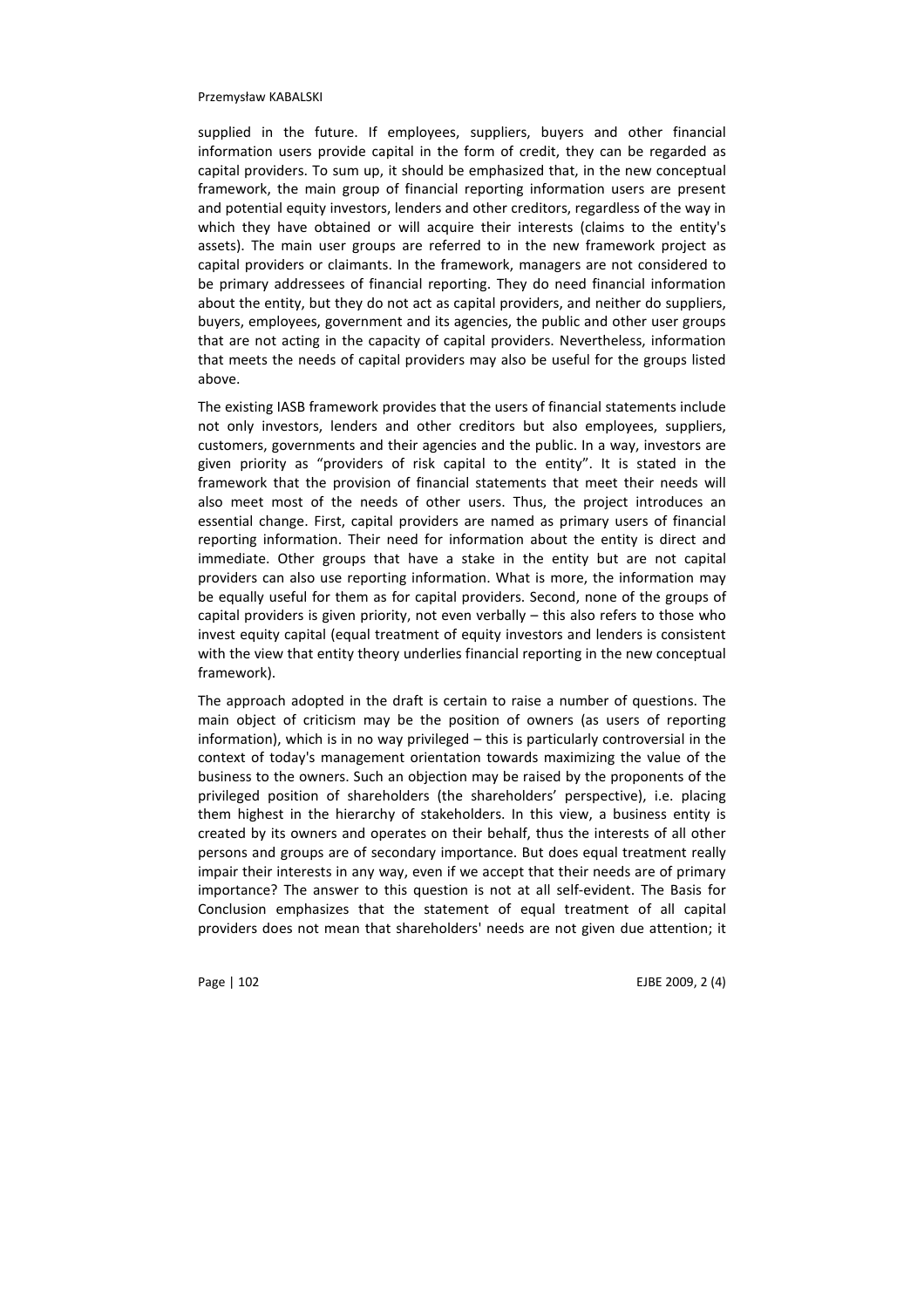only means that, when developing reporting standards, the standard setters seek to meet the information needs of all capital providers.

The provision discussed above may also be questioned from a different standpoint by proponents of the stakeholder perspective, who maintain that financial reporting information should meet the needs of all stakeholders to the same degree<sup>9</sup>. Putting capital providers first is likely to be opposed by supporters of the concept of the social responsibility of corporations, in which the business entity should pursue broad social goals rather than seek only to satisfy the financial interests of the capital providers. Under this approach, a company is accountable not only to the owners, and not even to all capital providers, but also to employees, customers, suppliers and contractors, government and members of the public within their sphere of influence (even global in some cases), and the natural environment<sup>10</sup>. Objections may also be raised on behalf of particular groups of stakeholders on account of their not being included among the primary users of financial information, which might result in treating their information needs as being peripheral in financial reporting (or even ignoring them altogether). This in turn would be detrimental to the interests of this particular group (provided that financial statements are the only publicly available source of information about the entity). An example of a group which might think that their interests were not given due attention in the draft framework are those who are concerned about the natural environment and see a significant role for accounting in its protection $^{11}$ . Another example is those people who are in favour of providing extensive information about an entity's human resources and their management (in the context of both recognizing human resource development as a key factor of success and protection of employee interests, and to eliminate discrimination based on race, gender, age, etc.). Two questions arise at this point:

- a) is the non-inclusion of some major stakeholder groups among primary users of financial statements justified?
- b) will it result in the reduction or even omission of information about an entity's employees or its environmental and social impacts?

If, from a particular viewpoint, we consider it inappropriate to limit primary users of financial statements to capital providers, we should refer to the purpose of financial reporting as stated by the FASB and the IASB in the common conceptual

10 The issue of responsibility accounting has often been addressed by A. Jaruga (i.a. 1991, pp. 30-31).

EJBE 2009, 2 (4) Page | 103

 $\overline{a}$ 

<sup>9</sup> In the theory of management, stakeholders are "groups or individials directly or indirectly interested in an entity's activity aimed at fulfilling its goals" (Stoner, Freeman, Gilbert, 1997, p.80) Stakeholders are both internal (employees, managers, owners, supervisory board) and external (customers, suppliers, competitors, the public, government and its agencies, and other groups).

<sup>11</sup> The requirement to disclose this type of information, recently introduced to EU Directive IV, reflects the significance of this problem to many people and institutions (a corresponding requirement is in art. 49 of the Polish Accounting Act).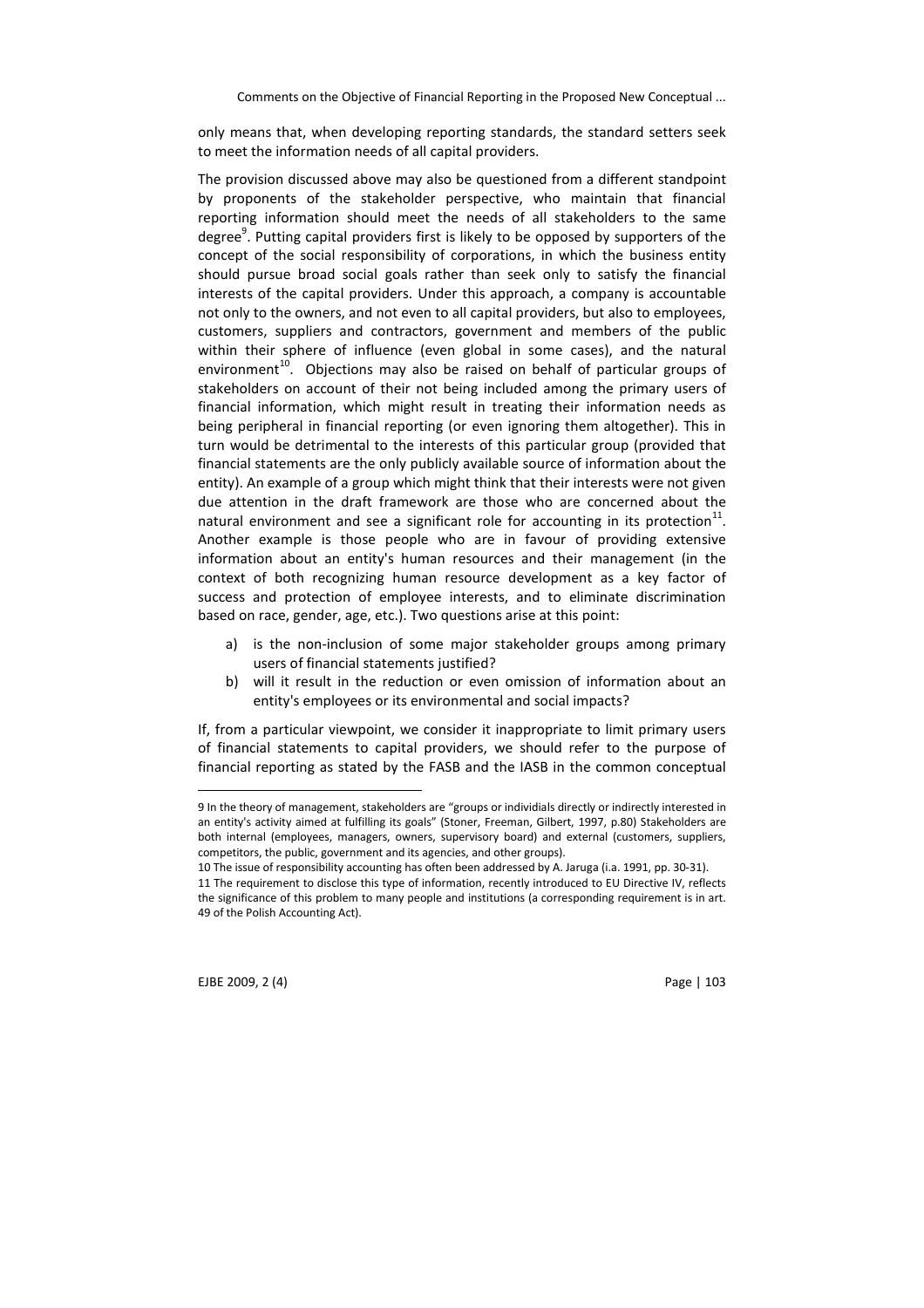framework project. The purpose is to provide capital providers with financial information that will be useful in decision making. The orientation towards capital providers follows logically from both these organisations' mandates – they were set up to support the effective development of economies and the efficient allocation of resources in capital markets. Such objectives as sustainable development, protection of the natural environment or alleviation of social problems, however laudable, are not among their mandatory objectives $12$ . Thus, the question about the validity of the approach adopted in the draft framework with regard to primary users of financial statements is in fact a question about the role of the IASB as an accounting regulator (and indirectly about the role of accounting as a practical activity)<sup>13</sup>. There seems to be no inconsistency between financial reporting objectives and users as defined in the common framework project and the IASB's mandatory objective.

As regards the second of the questions formulated above, i.e. the implications of the non-inclusion of some major stakeholder groups among primary users of financial statements, it seems at first sight that it will have a negative effect on the information content in the areas mentioned in the question. On the other hand, we must be aware that information about human resources and their development, and environmental and social impacts, may find its way into financial statements of companies sooner than we expect. To explain this, we must again make reference to the objective of financial reporting, i.e. provision of information that is useful to capital providers in making decisions. As all the elements mentioned above are either key determinants of an entity's success or the main source of opportunities and threats, information about them is very useful to present and potential investors and creditors. It should therefore be included in financial reporting. Many companies are already publishing, along with their financial statements (or in notes to financial statements), information concerning performance in various areas. Among the most notable examples are the reports of the Skandia company concerning its intellectual capital (employees, customer relations, strategic sources of growth, etc.), directed specifically to present and potential investors<sup>14</sup>. Other

14 For more about these reports see www.scandia.com.

 $\overline{a}$ 

Page | 104 EJBE 2009, 2 (4)

<sup>12</sup> A question arises at this point as to what "effective development of economies" actually means - whether it encompasses social and environmental problems or not. In the author's opinion it does not, but life shows that everything is a matter of interpretation, and interpretations of words differ depending on viewpoints and interests. Consider, for example, the dispute about the role of the National Bank of Poland. According to some specialists and politicians, its mandatory responsibility is monetary policy. Others, however, argue that monetary policy cannot be pursued in isolation from overall economic policy, so the NBP should also be concerned with economic growth, employment levels and other elements of the economy.

<sup>13</sup> The role of accounting is perceived differently, especially among accounting theorists – ranging from the passive role of recording economic events through to being an information source and a means of fulfilling socio-economic objectives.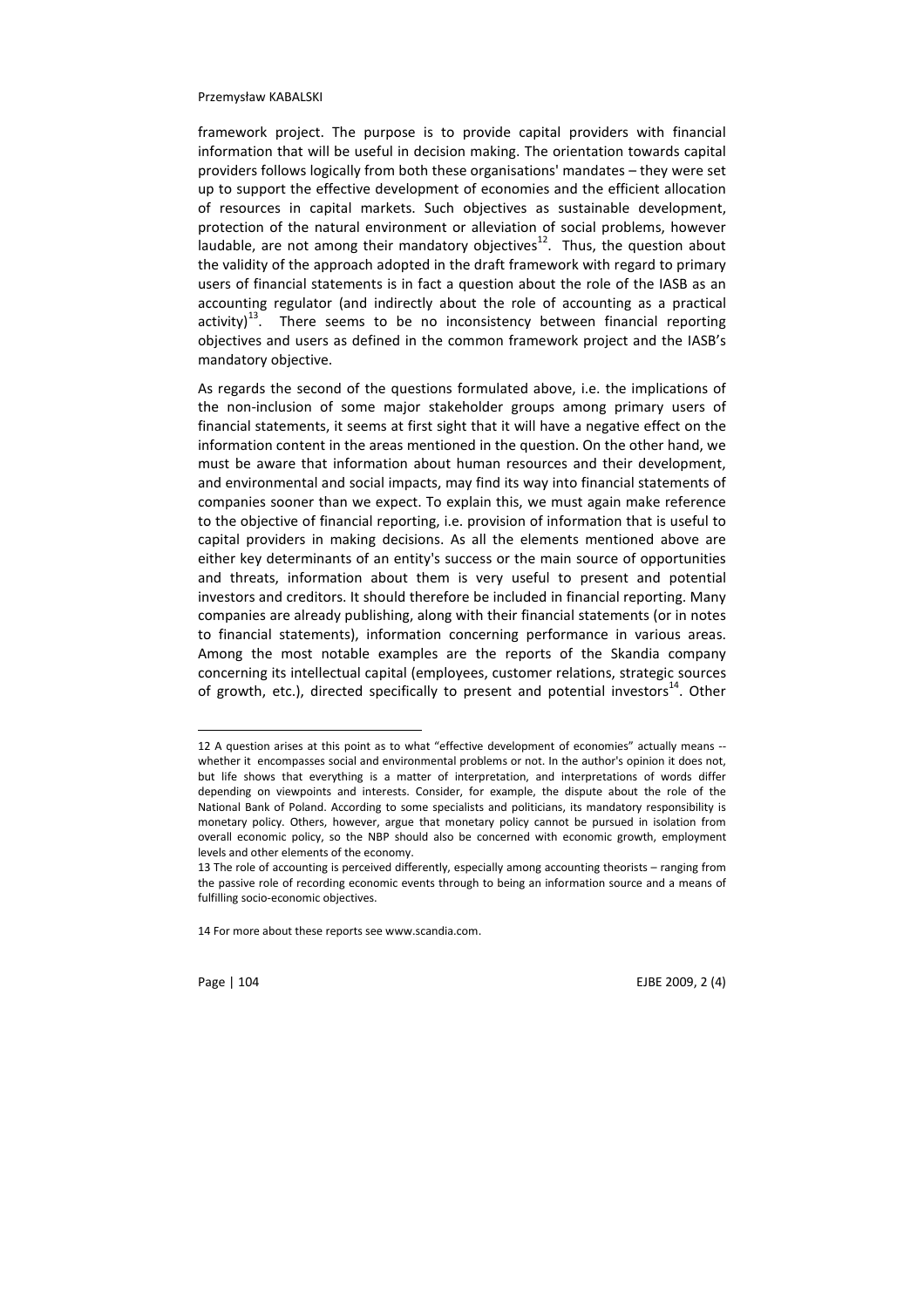examples include reports on impacts on the natural environment or society. IAS/IFRS take a favourable view of such reports, as they enhance the usefulness of financial statements. In future, the scope of information on human resources, performance in environmental and social areas, and relations with customers, suppliers and government agencies, published under IAS/IFRS, may increase further. This is because, as has already been emphasised in this paper, the new conceptual framework introduces the concept of financial reporting going beyond the narrow view of financial statements. Thus understood, reporting may comprise, among other things, management reports. The IASB has started work on the socalled Management Commentary, i.e. a narrative report which will provide nonfinancial and prospective information that is not included in financial statements. Let us consider for example the guidelines in the Operating and Financial Review issued by the British ASB (Accounting Standards Board) to realise how broad the scope of reporting may become. The ASB recommends that such a report should include information about:

- a) the character of the entity's activity, market characteristics, and competitive, economic and legal environment,
- b) goals and strategy,
- c) development and performance, present and future,
- d) resources, risks, sources of threats and uncertainty, and relations determining the entity's value in the long term,
- e) financial position, present and future,
- f) environmental issues,
- g) employee relations,
- h) social issues.

Naturally, the ASB recommendations set out in the OFR (Operating and Financial Review) are more detailed. For instance, with regard to the natural environment issue, it is prescribed to include information on CO2 emissions and the amount of water used by the entity. It should be noted that the recommendations in the ASB's Operating and Financial Review have an optional, not an obligatory, character – they constitute a model of good practice rather than compulsory requirements. The IASB's standard concerning the Management Commentary is to have a similar status. This does not mean, though, that the optional character of these guidelines will encourage entities to avoid disclosure of such information; on the contrary, it is very likely that entities, competing for equity capital, will readily volunteer this type of information. After all, the pioneers and leaders in publishing such reports, e.g. Skandia, do it of their own initiative and in their own interest (the company is convinced that this will help it to attract "good" investors who expect above average returns in the long term).

It seems reasonable to assume that the more an entity presents extensive and diverse information in its reports, the better will be its competitive position with

EJBE 2009, 2 (4) Page | 105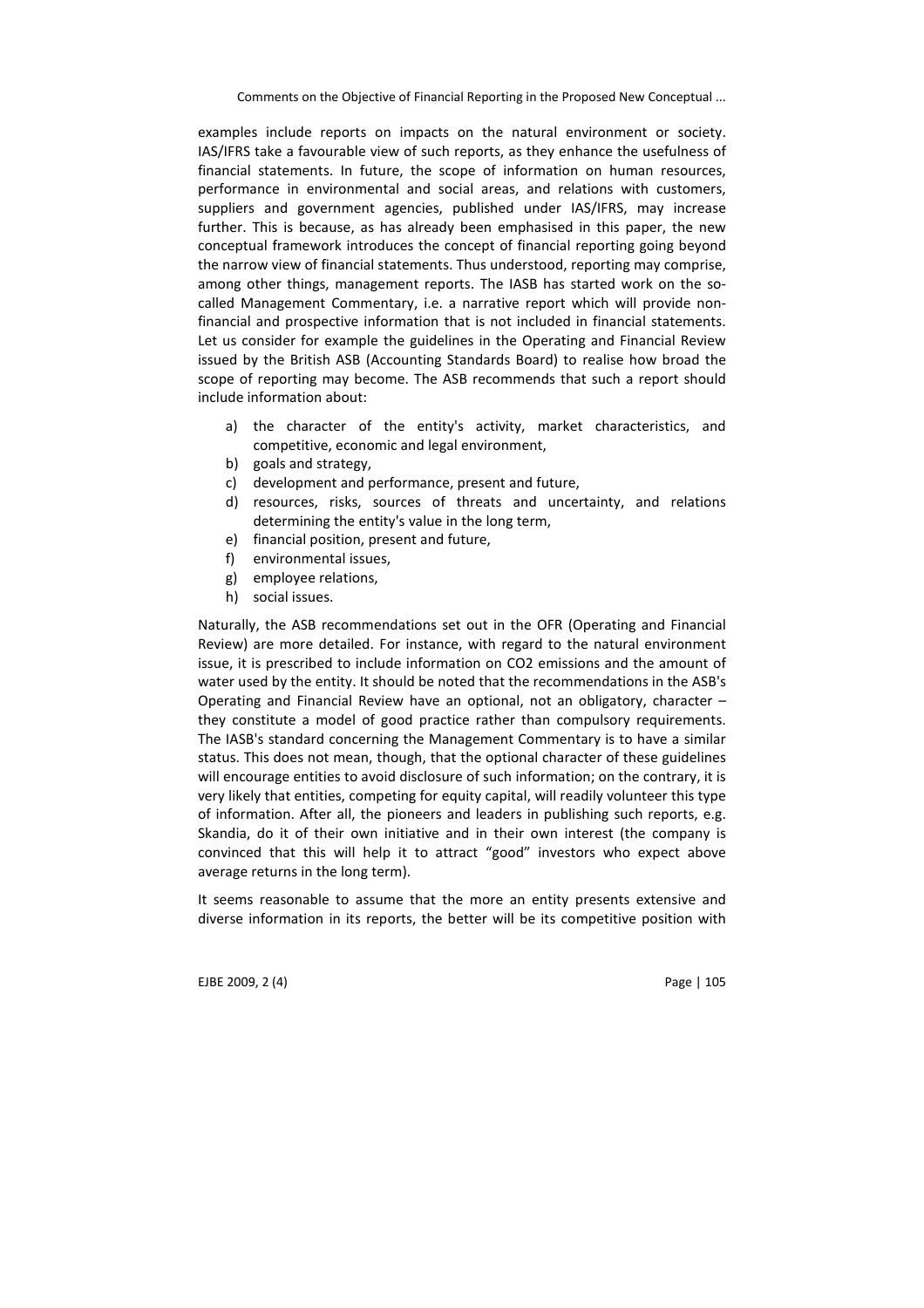regard to raising capital. Thus, the exclusion of employees, government agencies and other groups not acting as capital providers from the class of primary users of financial reporting information does not necessarily result in omission of information important to members of these groups, which might impair their interests. As has already been noted, the purpose of the IASB and FASB activity is to support the development of economies and efficient allocation of resources in capital markets. Provision of decision-useful information is a means of fulfilling this objective. The argument may proceed as follows: information that is useful to capital providers in making sound economic decisions not only satisfies their needs, but also enhances the utility of other market participants (employees, customers, the general public). Let us consider, for instance, a company that is producing consumer goods. Its customers are members of a local community, the great majority of whom have an ecological orientation. If the company were selling goods manufactured via an environmentally harmful process without taking any protective measures, it would not be able to stay in the market. Similarly, investors would not be willing to invest in such a company, as value to the investors is a derivative of value to the customers. If the entity is to keep present investors and attract new ones, it will have to convince them that its activity has a positive effect on the environment. It is certain to publish all relevant details in its financial statements of its own accord, without being mandatorily required to do so. Companies that fail to report on the environmental aspects of their activity will be viewed with a suspicion that their performance in this area is not satisfactory. Therefore, useful financial reporting information (about the entity's impact on the environment) leads to decisions which are beneficial not only to equity investors but to other stakeholders as well. In other words, useful financial information that is oriented to capital providers' needs, through a sequence of economic decisions, makes life better for all.

This seems to be a logical conclusion, but it may be questioned in the light of Arrow's statement that it is impossible to create one utility function that would reflect the needs of all<sup>15</sup>. If it is so indeed, then it is not in the power of accounting to solve this problem. Even if the new conceptual framework provided that all stakeholders are primary users of financial reporting possessing equal rights, their information needs and interests are not likely to be met to the same degree. It may therefore be a good thing that the new framework gives priority to capital providers, who have the most critical and immediate need for financial information about the entity. Perhaps in this way the objective of financial reporting will not lose its focus – the document Basis for Conclusions shows that this was an important argument for the IASB and the FASB. On the other hand, giving priority

 $\overline{a}$ 

Page | 106 **EJBE 2009, 2** (4)

<sup>15</sup> Professor K. Arrow, the Nobel prize winner, studied decision theory. An illuminating application of this theory in the context of accounting, and financial information users in particular, is in: Hendriksen, van Breda (2002, pp. 226-227)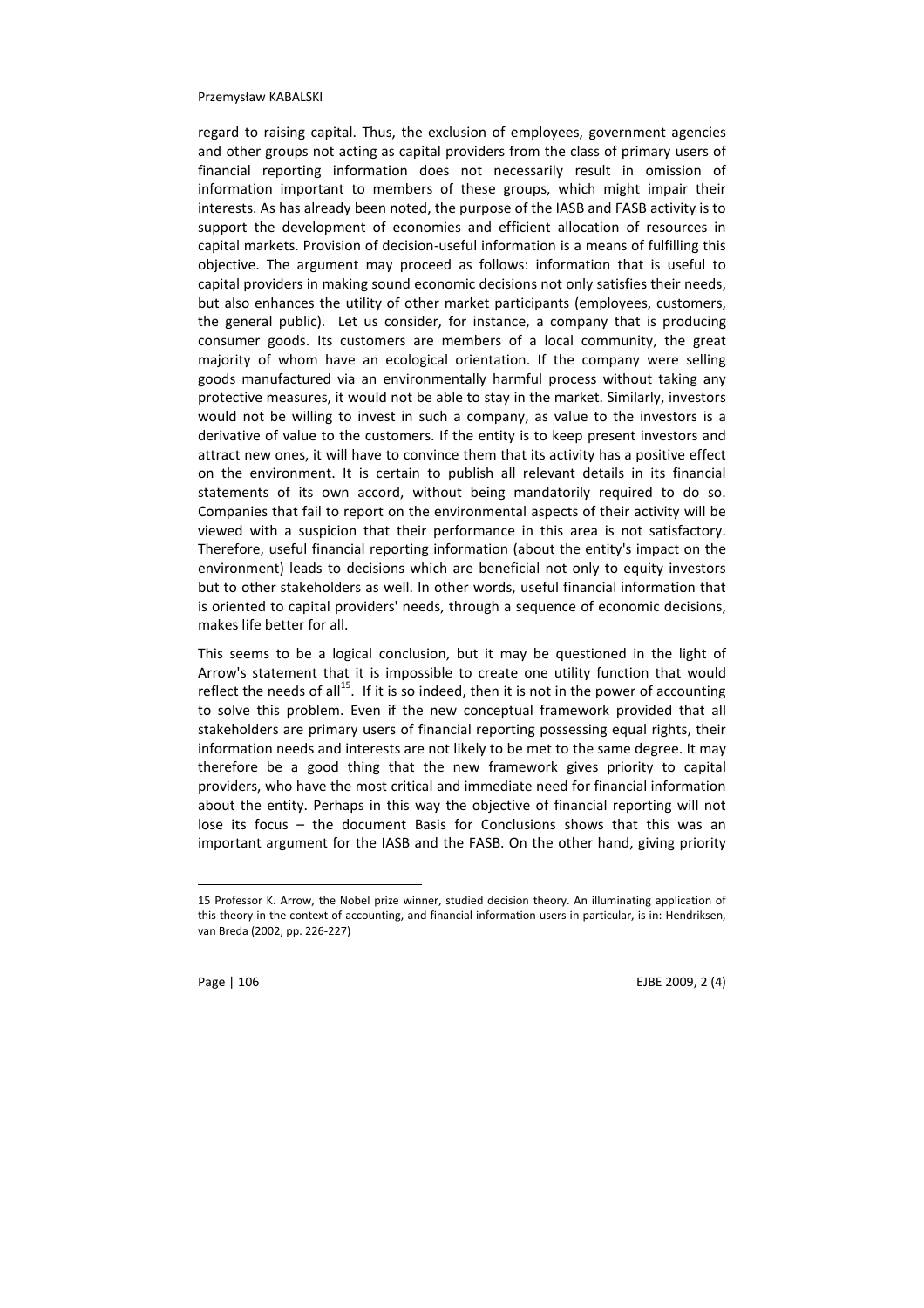to capital providers does not seem to result in gross infringement of the interests of other user groups $^{16}$ .

## 4. Two aspects of decision usefulness of financial reporting

Decisions are made by capital providers on the basis of financial reporting information and they relate to whether and how to allocate their resources within a given entity (whether and how to provide capital to it) and how to protect and enhance their investment. In making such decisions, capital providers are interested in:

- 1) the entity's ability to generate positive net cash flows, and
- 2) management's ability to fulfil their stewardship responsibility.

The first of these two aspects of decision usefulness of financial reporting information relates to its usefulness in assessing the entity's ability to generate cash. Capital providers have an immediate interest in the amounts, timing and uncertainty of cash flows from dividends, interest and the sale, redemption or maturity of securities and loans. It is noted at this point in the draft framework that other users of financial reporting are also interested, directly or indirectly, in the entity's ability to generate cash. The boards therefore maintained their view that information that meets the needs of capital providers will also be useful for other groups that are interested in financial information about the entity.

The second aspect of decision usefulness of financial information pertains to management's stewardship responsibility. Management is accountable to capital providers for protection of the entity's economic resources and their effective and efficient use. Management's responsibilities include protection of the entity's assets from the unfavourable influence of economic factors (e.g. price fluctuations, changes in the technological and social environment) and meeting all obligations of the entity arising from law, contracts and other regulations. All these responsibilities are comprised by the stewardship function. The effects of fulfilling the stewardship responsibility by management are significant for present shareholders in making decisions to which they are entitled, such as replacement of the board's members, their remuneration and the method of voting on its policy proposals. Effective performance of the stewardship function generally affects the entity's ability to generate cash, so the effects of management's performance in this respect are also of interest to potential capital providers.

The definition of decision usefulness of information and whether it encompasses assessment of the stewardship function (in addition to or instead of the resource allocation objective) turned out to be controversial in the course of work on the

EJBE 2009, 2 (4) Page | 107

 $\overline{a}$ 

<sup>16</sup> In the Basis for Conclusions it is stated that the entity's social responsibility is an example of information that is interesting to capital providers.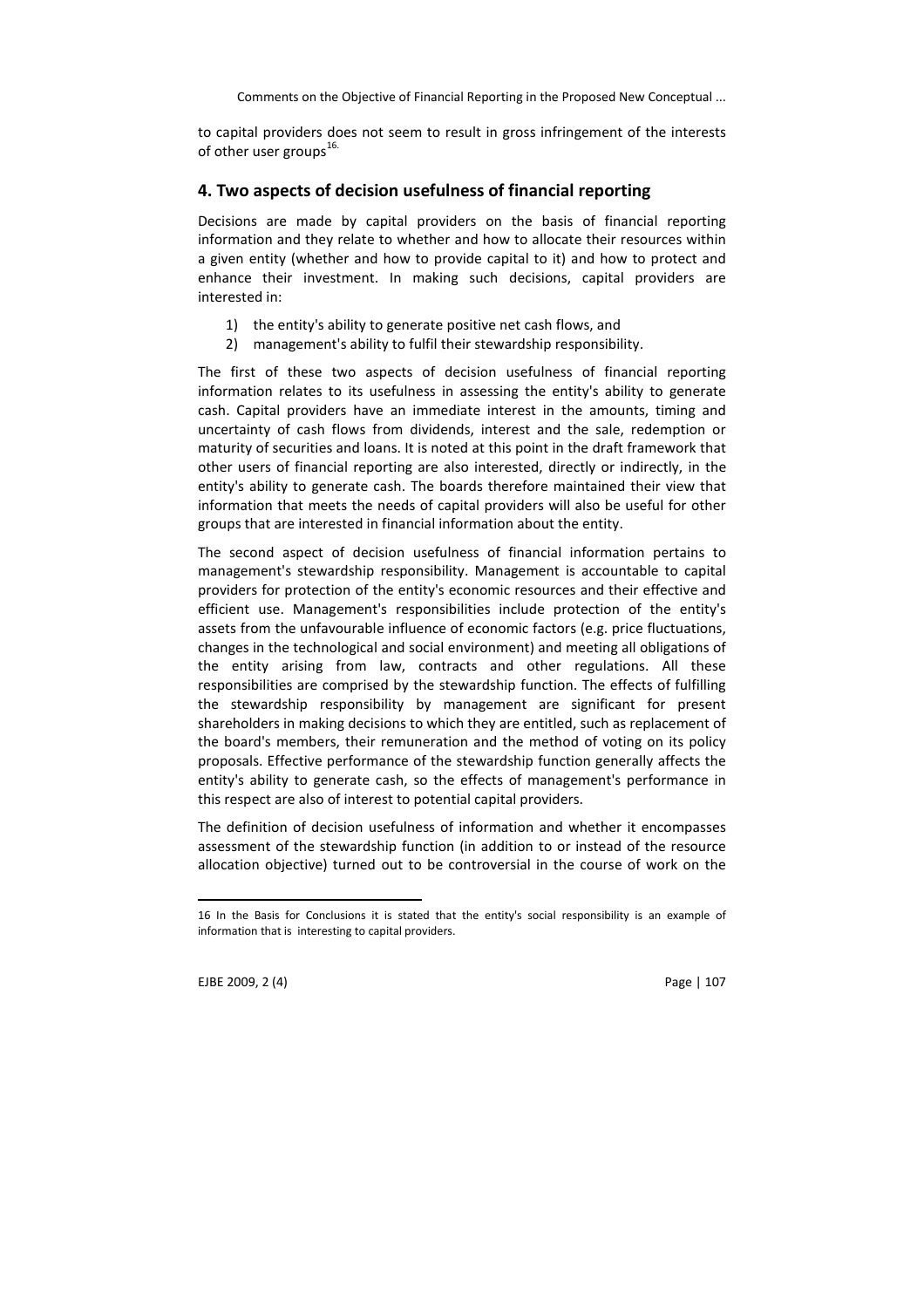project. In the discussion paper preceding the exposure draft, the IASB and the FASB agreed that reporting information on the management's performance of the stewardship function should be part of the overall purpose, i.e. provision of information for making resource allocation decisions. It was also decided that eliminating discussion on the stewardship function might wrongly imply that the boards do not think that financial reporting should provide information that is useful in assessing how the management has fulfilled its responsibility to protect and enhance the investments of capital providers. The boards also stated in the discussion paper that formulation of a separate objective relating to the stewardship function might imply that financial reporting should separate the effects of the management's performance from the effects of events that are beyond its control. It was also noted that those people who think that provision of information for assessment of the stewardship function is an objective broader than decision usefulness are probably confusing financial reporting with corporate governance.

The IASB and the FASB concluded that the objective of financial reporting should be broad enough to encompass all decisions of capital providers which are made on the basis of financial reporting information. Their decisions relate both to resource allocation (i.e. making the investment) and, subsequently, protection and enhancement of the investment. The objective of financial reporting as defined in the draft framework is presented in Figure 2.



## Figure 2: The objective of financial reporting

Source: author's elaboration

Page | 108 EJBE 2009, 2 (4)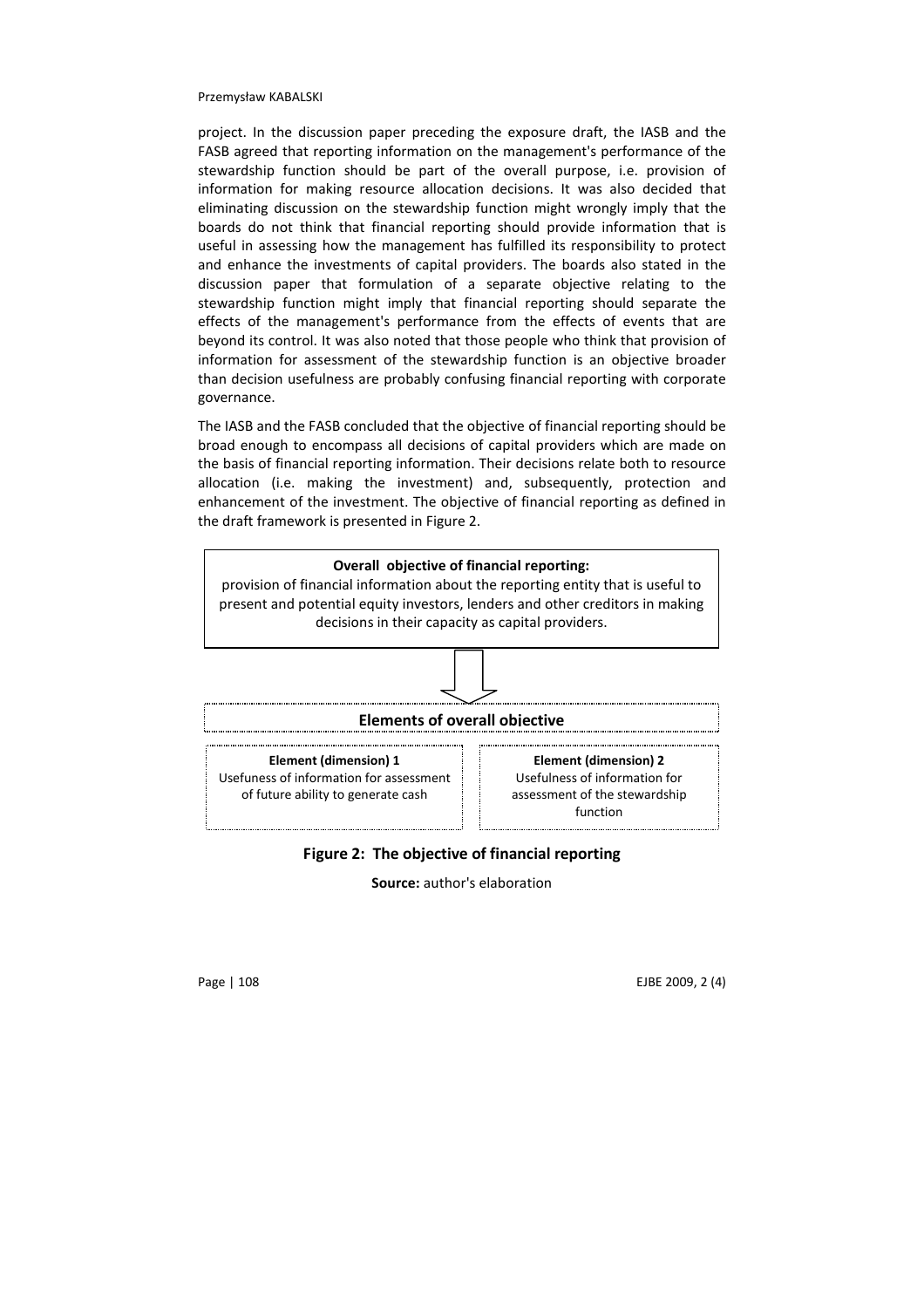There is one more interesting question to be considered. It is stated in the Basis for Conclusions, in the section dealing with definition of the primary user group, that although the entity theory has been adopted as the foundation of financial reporting, it might also be appropriate to report information that is directed towards owners. This implies that adoption of the entity theory is not in conflict with providing information that is more consistent with the proprietary theory. This view of the boards will certainly be accepted by supporters of the idea of giving priority in financial reporting to owners' needs, but it might raise objections from those in favour of granting the same status to capital providers (although this stance is not convincing, as broadening the scope of information to include that directed at owners does not entail a reduction in the amount of information for creditors and lenders; moreover, equal treatment should mean satisfaction of the information needs of each group to a similar degree, rather than provision to each group of the same amount of information). Criticism of the boards' approach to this matter might also be directed at the "mixing" of the perspectives. The opinion that if one theory is adopted the other should be rejected appears reasonable. It does not seem right to view things from the entity perspective in one place and switch to the proprietary orientation in others. The business entity should be viewed in a consistent way. But is the validity of these statements unquestionable? In the light of some contemporary concepts of organisation they might be considered to be wrong. To quote an outstanding specialist in organisation theory, G. Morgan, "organisations are many things at once" $17$ . Generally, they are complex, indefinite and full of paradoxes. Morgan postulates a way of critical thinking which facilitates the perception of multiple meanings of a situation. According to him, "people who view a situation from different theoretical standpoints are in a better position than people sticking to one viewpoint". First, "they are more aware of the limitations of a particular approach", and second, "they see how problems and situations can be shaped and transformed in different ways to find new solutions"<sup>18</sup>. Therefore, in view of the complexity of contemporary corporations (in respect of both internal structure and external links) the adoption by the boards of the dual theoretical perspective may be regarded as an advantage rather than a weakness. Perhaps it is better sometimes to see a company from the shareholders' standpoint, and sometimes from the stakeholders' standpoint. The adoption of such an approach may reflect the boards' awareness of complexity and vagueness, as postulated by G. Morgan, rather than indecision and seeking to satisfy conflicting interests.

Finally, there remains the issue of the conceptual framework's significance for the practice of accounting, and its reception by accounting practitioners. The author's experience (as a lecturer on many training courses on IAS/IFRS for accountants and auditors) shows that conceptual frameworks are regarded by practitioners as

EJBE 2009, 2 (4) Page | 109

 $\overline{a}$ 

<sup>17</sup> This quotation is from a fascinating book by Morgan, entitled Images of Organisation (1997), presenting different ways of viewing organisations. 18 Ibidem, p. 338.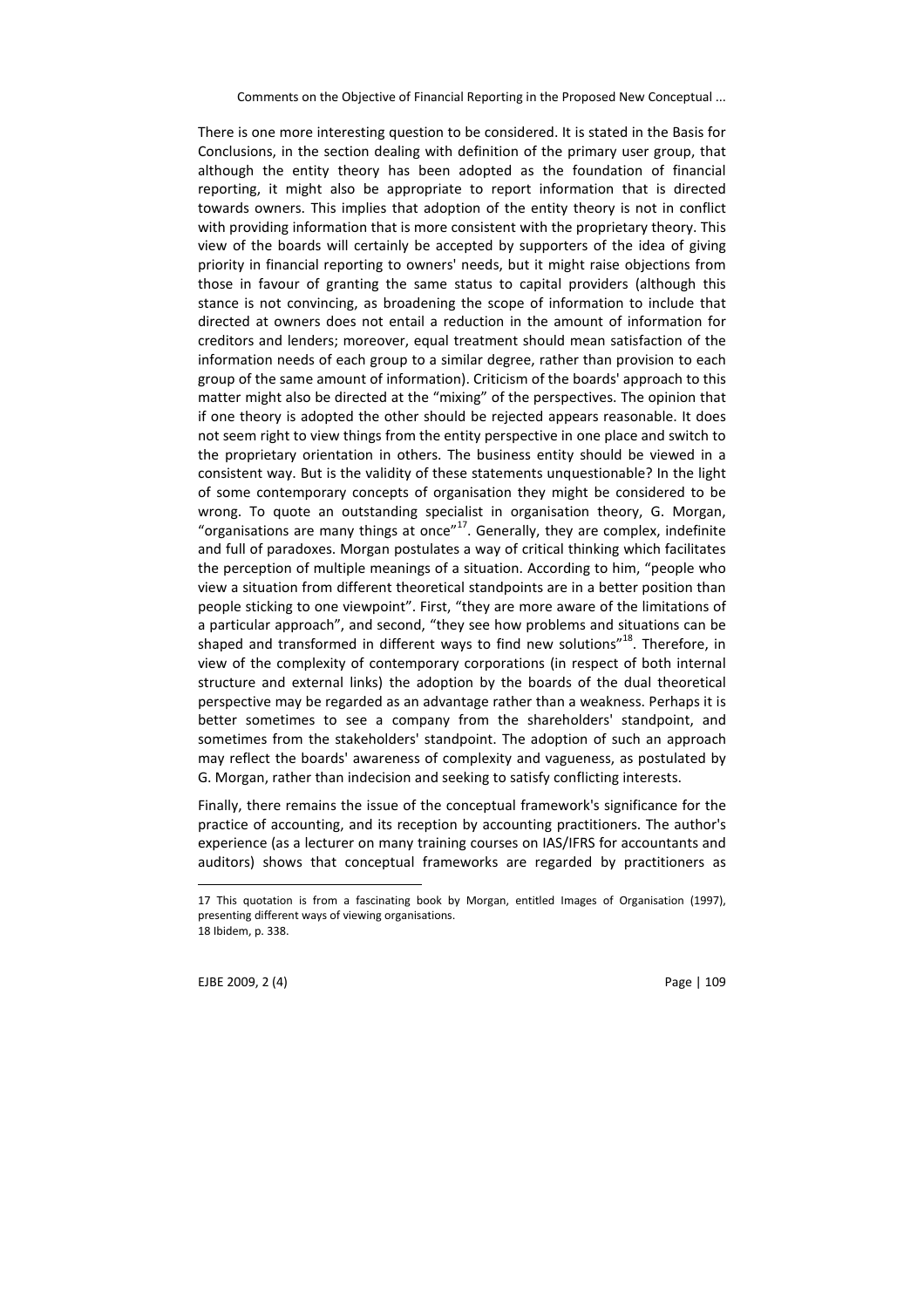exercises in theorising that are useless in practice<sup>19</sup>. Since financial reporting standards are a manifestation of accounting as a practical discipline, then perhaps deliberating the conceptual (theoretical) basis of accounting is art for art's sake. Do the IASB and the FASB devote too much time to theory instead of dealing with the problems faced daily by accountants and auditors in companies that are using IAS/IFRS<sup>20</sup>? Such reasoning does not seem right. To quote K. Levin's words, "there is nothing more practical than good theory"<sup>21</sup>. Theory supports practice by enhancing the ability to understand reality<sup>22</sup> and makes action more effective by providing orientation and focus (see Morgan, 1997, pp. 398-399). This seems to be the right way to see the conceptual framework. It is developed by practitioners for practitioners on the basis of comments received from practitioners<sup>23</sup>. Therefore it is not likely to be detached from reality. The conceptual framework – the theoretical foundation of accounting – like every theory, is just an ordered conceptual structure<sup>24</sup>. In the case of financial reporting, such a structure defines its boundaries, objective and principal ways of fulfilling this objective<sup>25</sup>. It gives direction to practical activity, i.e. the process of preparing and presenting financial statements. In this way, financial reporting is not a random set of inconsistent procedures with an indefinite objective, but something that makes profound sense. And the question asked by practising accountants "Why are we doing this?" gets a clear answer.

## 5. Conclusion

The joint IASB and FASB project to develop an improved common conceptual framework is an excellent starting point for discussion about the role of financial reporting (and accounting in general) in today's world, and about its theoretical foundation. This paper is a contribution to discussion on this subject. The author is of the opinion that the solutions proposed in the new (draft) framework should be examined from different perspectives and in different contexts. This will facilitate their understanding, analysis and evaluation. Both academic accountants (including students) and practitioners should become acquainted with the draft. Analysis of

l

Page | 110 EJBE 2009, 2 (4)

<sup>19</sup> Participants of such courses usually consider the part devoted to the conceptual framework as boring, detached from reality and useless in practical work.

<sup>20</sup> Work on the joint IASB and FASB project to develop an improved, common conceptual framework has been going on for several years and it is nowhere near an end (dates of its finalisation are continually postponed).

<sup>21</sup> After: Morgan (1997, p.338).

<sup>22</sup> Just as the entity theory and proprietary theory help in understanding what constitutes a business entity, which we seek to represent in accounting.

<sup>23</sup> Under the IASB constitution, the main criteria for the board's membership are professional competence and practical experience. In the selection of members, what is sought is a diversity of practical experience as contributed by auditors, preparers and users of financial statements.

<sup>24</sup> An interesting contribution to the discussion of the nature of the conceptual framework for financial reporting is by W.A. Nowak (2007).

<sup>25</sup> See: Jaruga (2006, p.111-112).